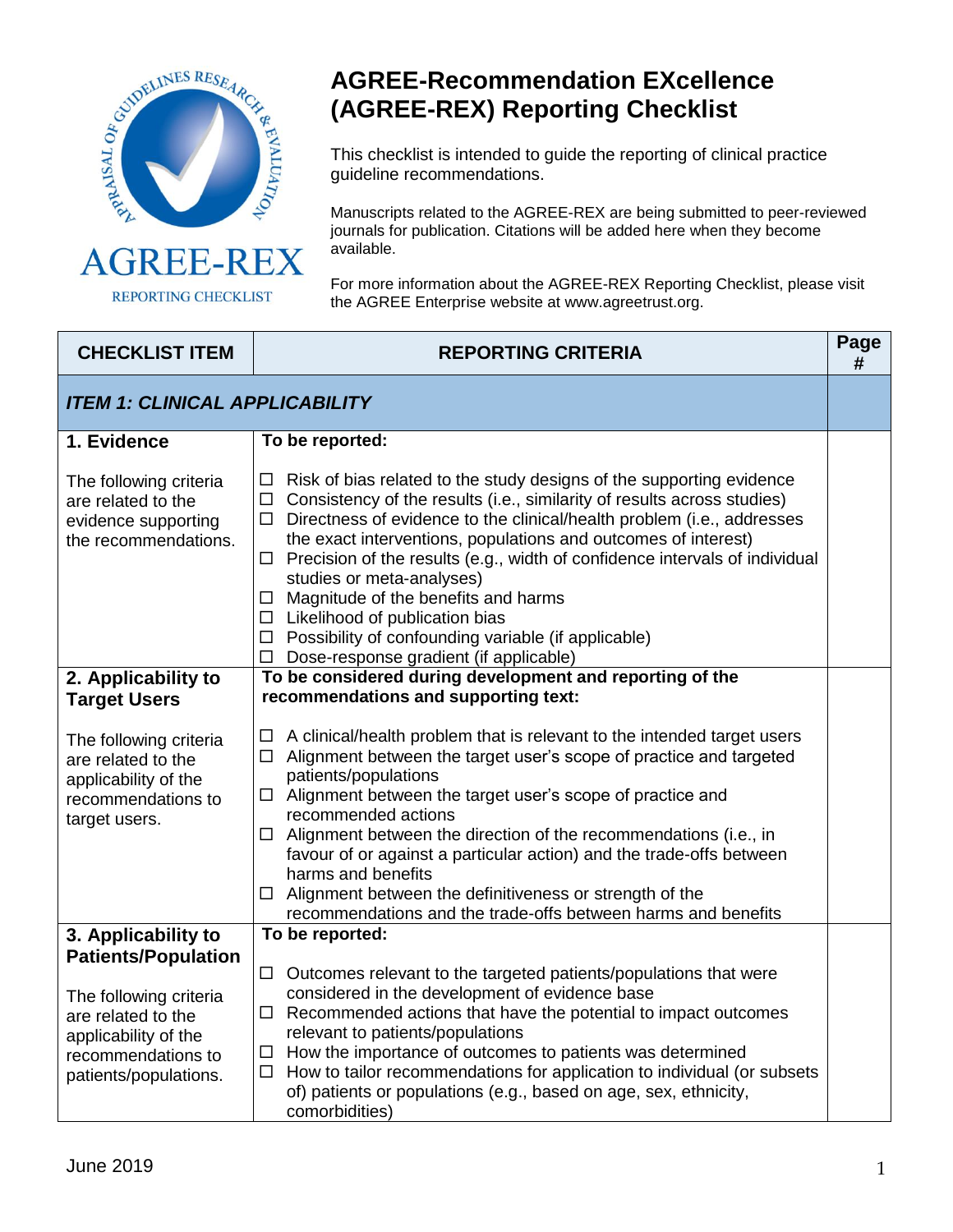| <b>DOMAIN 2: VALUES AND PREFERENCES</b>                                                                                                                                                                                                                        |                                                                                                                                                                                                                                                                                                                                                                                                                                                                                                                                                                                                                                                                                                             |  |  |
|----------------------------------------------------------------------------------------------------------------------------------------------------------------------------------------------------------------------------------------------------------------|-------------------------------------------------------------------------------------------------------------------------------------------------------------------------------------------------------------------------------------------------------------------------------------------------------------------------------------------------------------------------------------------------------------------------------------------------------------------------------------------------------------------------------------------------------------------------------------------------------------------------------------------------------------------------------------------------------------|--|--|
| 4. Values and<br><b>Preferences of</b><br><b>Target Users</b><br>The following criteria<br>are related to the target<br>users' values and<br>preferences.                                                                                                      | To be reported:<br>Values and preferences of the target users that were considered in<br>□<br>relation to the recommended actions<br>Factors related to target user acceptability of the recommended<br>□<br>actions that were considered (e.g., the acceptability of learning new<br>clinical skills or the need to adapt current routine)<br>Differentiation between recommended actions for which clinical<br>□<br>flexibility and individual patient tailoring is more or less appropriate in<br>the decision-making process<br>Range of recommended actions that are acceptable in the clinical<br>□<br>community, including the preferred option (if relevant), and why it is<br>the preferred choice |  |  |
| 5. Values and<br><b>Preferences of</b><br><b>Patients/Population</b><br>The following criteria<br>are related to the<br>values and preferences<br>of patients/populations.                                                                                     | To be reported:<br>Values and preferences of the target population (e.g., patients, family,<br>□<br>caregivers) that were considered in relation to the recommended<br>actions<br>Factors related to patient/population acceptability of the<br>$\Box$<br>recommended actions that with considered (e.g., motivation, ability to<br>achieve outcomes, expectations, perceived effectiveness)<br>Differentiation between recommended actions for which patient choice<br>$\Box$<br>and/or values are likely to play a large or small part in the decision-<br>making process<br>Statement about whether tools for assisting in patient decision-making<br>□<br>would be beneficial                           |  |  |
| 6. Values and<br><b>Preference of</b><br><b>Policy/Decision-</b><br><b>Makers</b><br>The following criteria<br>are related to the<br>values and preferences<br>of policy/decision-<br>makers.                                                                  | To be reported (if applicable):<br>Needs of policy and decision-makers that were considered in the<br>□<br>formulation of the recommendations<br>Impacts of the recommendations on policy and system-level decision-<br>$\Box$<br>making that were considered in the formulation of recommendations<br>$\Box$ Impacts of the recommendations on health equities that were<br>considered in the formulation of recommendations<br>Description of any required changes to policy to align with the<br>$\Box$<br>recommendations                                                                                                                                                                               |  |  |
| 7. Values and<br><b>Preferences of</b><br><b>Guideline</b><br><b>Developers</b><br>The following criteria<br>are related to guideline<br>developers' values and<br>preferences and the<br>integration of values<br>and preferences from<br>other stakeholders. | To be reported:<br>Values and preferences that guideline developers brought to the<br>ப<br>development process<br>How guideline developer values and preferences influenced their<br>$\Box$<br>interpretation of the balance between benefits and harms<br>Methods used to integrate values and preferences, especially when<br>$\Box$<br>they differ between stakeholders                                                                                                                                                                                                                                                                                                                                  |  |  |
| <b>DOMAIN 3: IMPLEMENTABILITY</b>                                                                                                                                                                                                                              |                                                                                                                                                                                                                                                                                                                                                                                                                                                                                                                                                                                                                                                                                                             |  |  |